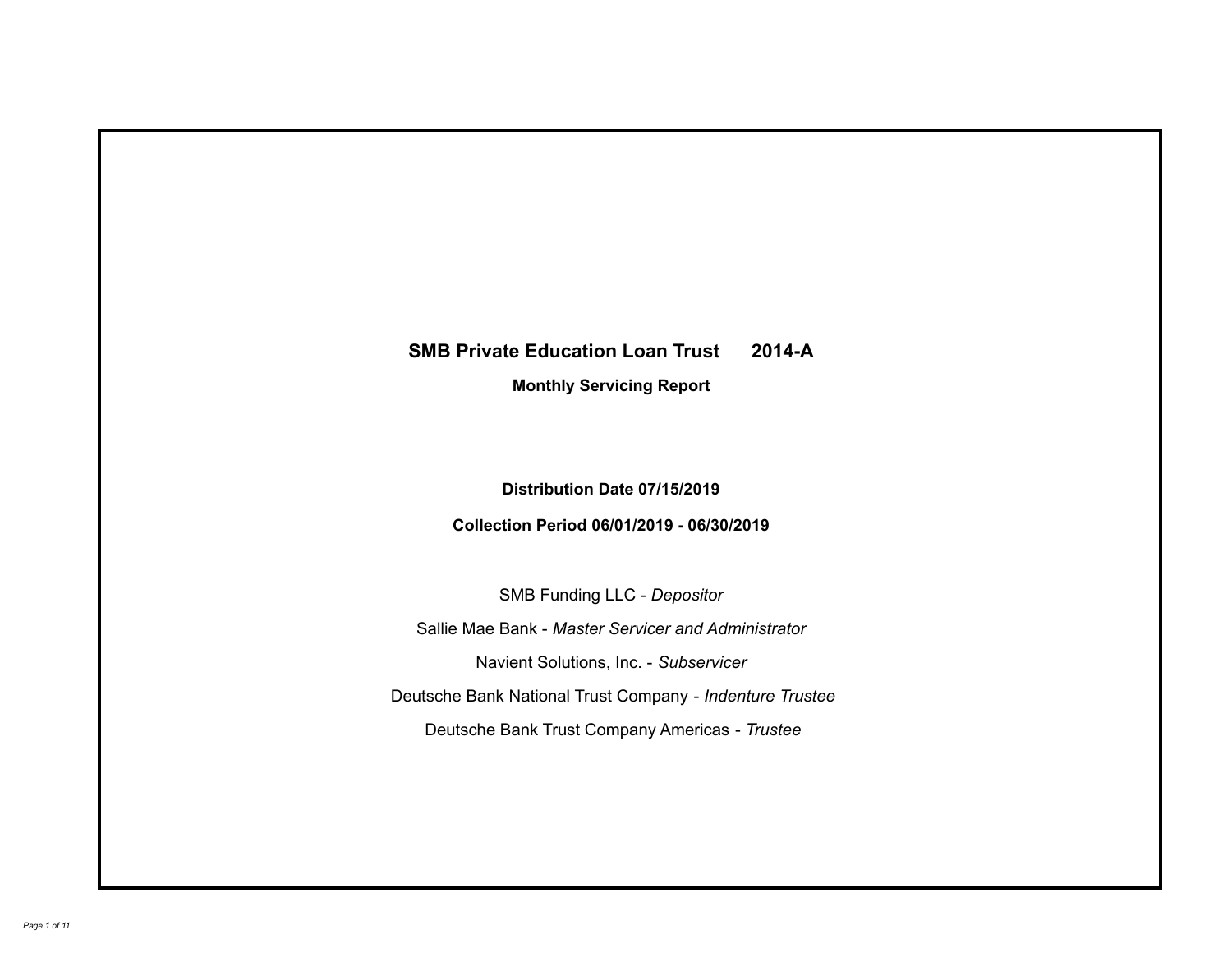|  |  |  | <b>Deal Parameters</b> |  |
|--|--|--|------------------------|--|
|--|--|--|------------------------|--|

| Α | <b>Student Loan Portfolio Characteristics</b>   |                   | 08/07/2014       | 05/31/2019       | 06/30/2019       |
|---|-------------------------------------------------|-------------------|------------------|------------------|------------------|
|   | <b>Principal Balance</b>                        |                   | \$361,523,983.59 | \$190,263,953.78 | \$187,279,446.56 |
|   | Interest to be Capitalized Balance              |                   | 17,313,307.43    | 4,677,921.04     | 4,380,963.93     |
|   | Pool Balance                                    |                   | \$378,837,291.02 | \$194,941,874.82 | \$191,660,410.49 |
|   | Weighted Average Coupon (WAC)                   |                   | 7.81%            | 9.28%            | 9.34%            |
|   | Weighted Average Remaining Term                 |                   | 138.29           | 161.87           | 162.73           |
|   | Number of Loans                                 |                   | 33,555           | 17,690           | 17,432           |
|   | Number of Borrowers                             |                   | 26,651           | 14,031           | 13,827           |
|   | Pool Factor                                     |                   |                  | 0.514579424      | 0.505917488      |
|   | Since Issued Total Constant Prepayment Rate (1) |                   |                  | 7.95%            | 7.95%            |
| B | <b>Debt Securities</b>                          | <b>Cusip/Isin</b> | 06/17/2019       |                  | 07/15/2019       |
|   | A <sub>2</sub> A                                | 784456AB1         | \$24,436,101.99  |                  | \$23,374,993.55  |
|   | A <sub>2</sub> B                                | 784456AC9         | \$24,436,101.98  |                  | \$23,374,993.54  |
|   | A <sub>3</sub>                                  | 784456AD7         | \$50,000,000.00  |                  | \$50,000,000.00  |
|   | B                                               | 784456AE5         | \$36,000,000.00  |                  | \$36,000,000.00  |
|   | C                                               | 784456AF2         | \$42,000,000.00  |                  | \$42,000,000.00  |
|   |                                                 |                   |                  |                  |                  |
| C | <b>Certificates</b>                             | Cusip/Isin        | 06/17/2019       |                  | 07/15/2019       |
|   | <b>Excess Distribution</b>                      | 784456105         | \$100,000.00     |                  | \$100,000.00     |
|   |                                                 |                   |                  |                  |                  |
| D | <b>Account Balances</b>                         |                   | 06/17/2019       |                  | 07/15/2019       |
|   | Reserve Account Balance                         |                   | \$958,735.00     |                  | \$958,735.00     |
|   |                                                 |                   |                  |                  |                  |
| E | <b>Asset / Liability</b>                        |                   | 06/17/2019       |                  | 07/15/2019       |
|   | Overcollateralization Percentage *              |                   | 30.81%           |                  | 30.74%           |
|   | Specified Overcollateralization Amount *        |                   | \$58,482,562.45  |                  | \$57,498,123.15  |
|   | Actual Overcollateralization Amount *           |                   | \$60,069,670.85  |                  | \$58,910,423.40  |

\* Based on the Rated debt securities (Class A and Class B Bonds)

(1) Since Issued Total CPR calculations found in monthly servicing reports issued on or prior to September 15, 2015 originally included loans that were removed from the pool by the sponsor because they became ineligible for the pool between the cut-off date and settlement date. On October 5, 2015, Since Issued Total CPR calculations were revised to exclude these loans and all prior monthly servicing reports were restated. For additional information, see 'Since Issued CPR Methodology' found on page 11 of this report.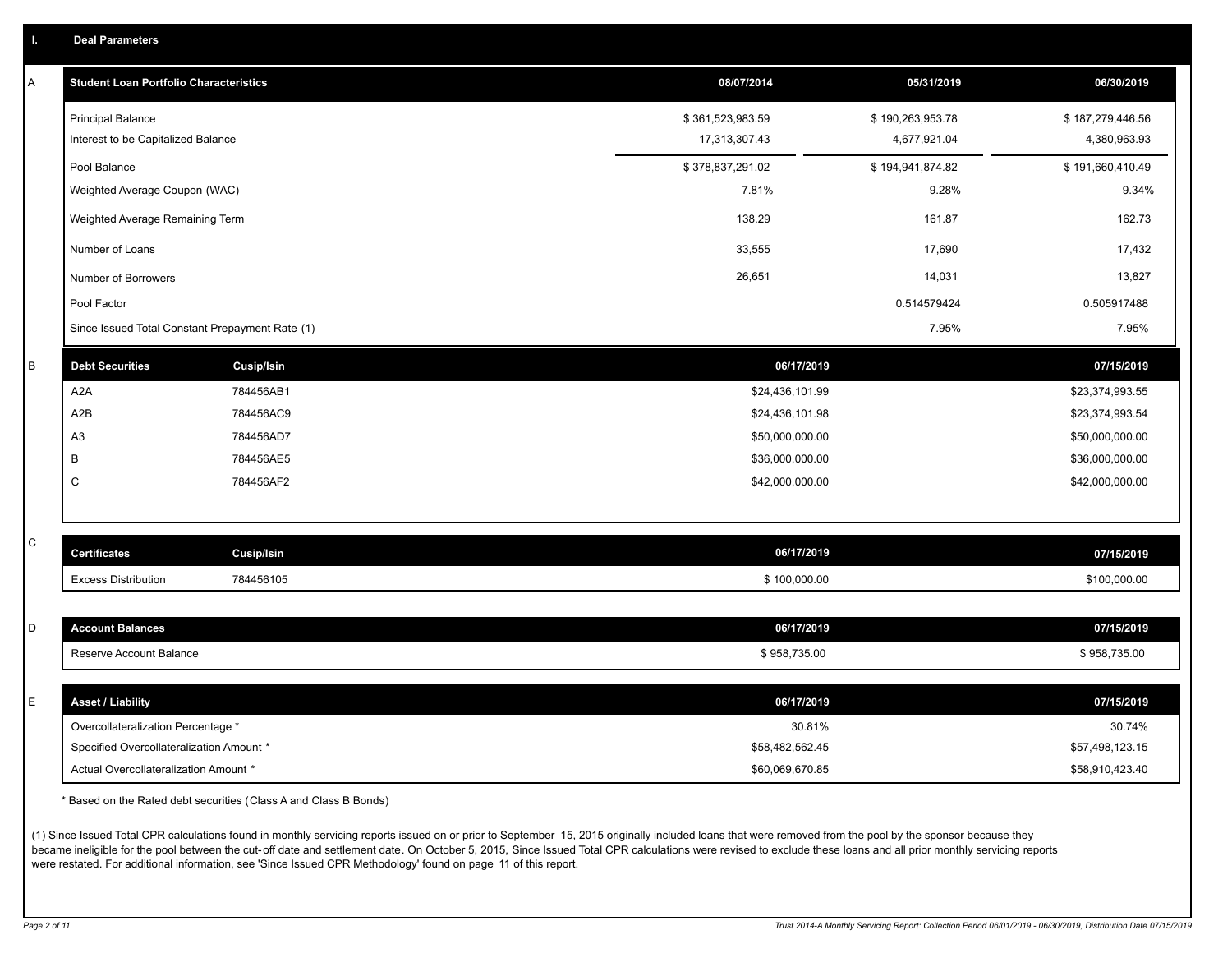#### **II. 2014-A Trust Activity 06/01/2019 through 06/30/2019**

| <b>Borrower Principal</b><br>3,083,216.36<br>0.00<br><b>Consolidation Activity Principal</b><br>0.00<br>Seller Principal Reimbursement<br>0.00<br>Servicer Principal Reimbursement<br>Delinquent Principal Purchases by Servicer<br>0.00<br><b>Other Principal Deposits</b><br>0.00<br>\$3,083,216.36<br><b>Total Principal Receipts</b><br>B<br><b>Student Loan Interest Receipts</b><br>Borrower Interest<br>1,111,755.91<br>0.00<br><b>Consolidation Activity Interest</b><br>0.00<br>Seller Interest Reimbursement<br>(3,263.93)<br>Servicer Interest Reimbursement<br>0.00<br>Delinquent Interest Purchases by Servicer<br>9,212.73<br><b>Other Interest Deposits</b><br>\$1,117,704.71<br><b>Total Interest Receipts</b><br>С<br><b>Recoveries on Realized Losses</b><br>\$23,099.20<br>D<br><b>Investment Income</b><br>\$9,597.82<br>E<br><b>Funds Borrowed from Next Collection Period</b><br>\$0.00<br>F<br>\$0.00<br><b>Funds Repaid from Prior Collection Period</b><br>\$0.00<br>G<br>Loan Sale or Purchase Proceeds<br>н<br>\$0.00<br>Initial Deposits to Collection Account<br>\$0.00<br><b>Excess Transferred from Other Accounts</b><br>\$0.00<br><b>Borrower Benefit Reimbursements</b><br>J<br><b>Gross Swap Receipt</b><br>\$0.00<br>K<br><b>Other Deposits</b><br>\$0.00<br>L<br><b>Other Fees Collected</b><br>М<br>\$0.00<br>\$4,233,618.09<br>N<br><b>AVAILABLE FUNDS</b><br>O<br>Non-Cash Principal Activity During Collection Period<br>\$98,709.14<br>P<br>Aggregate Purchased Amounts by the Depositor, Servicer or Seller<br>\$0.00 | A | <b>Student Loan Principal Receipts</b> |  |
|------------------------------------------------------------------------------------------------------------------------------------------------------------------------------------------------------------------------------------------------------------------------------------------------------------------------------------------------------------------------------------------------------------------------------------------------------------------------------------------------------------------------------------------------------------------------------------------------------------------------------------------------------------------------------------------------------------------------------------------------------------------------------------------------------------------------------------------------------------------------------------------------------------------------------------------------------------------------------------------------------------------------------------------------------------------------------------------------------------------------------------------------------------------------------------------------------------------------------------------------------------------------------------------------------------------------------------------------------------------------------------------------------------------------------------------------------------------------------------------------------------------------------------------------------------------|---|----------------------------------------|--|
|                                                                                                                                                                                                                                                                                                                                                                                                                                                                                                                                                                                                                                                                                                                                                                                                                                                                                                                                                                                                                                                                                                                                                                                                                                                                                                                                                                                                                                                                                                                                                                  |   |                                        |  |
|                                                                                                                                                                                                                                                                                                                                                                                                                                                                                                                                                                                                                                                                                                                                                                                                                                                                                                                                                                                                                                                                                                                                                                                                                                                                                                                                                                                                                                                                                                                                                                  |   |                                        |  |
|                                                                                                                                                                                                                                                                                                                                                                                                                                                                                                                                                                                                                                                                                                                                                                                                                                                                                                                                                                                                                                                                                                                                                                                                                                                                                                                                                                                                                                                                                                                                                                  |   |                                        |  |
|                                                                                                                                                                                                                                                                                                                                                                                                                                                                                                                                                                                                                                                                                                                                                                                                                                                                                                                                                                                                                                                                                                                                                                                                                                                                                                                                                                                                                                                                                                                                                                  |   |                                        |  |
|                                                                                                                                                                                                                                                                                                                                                                                                                                                                                                                                                                                                                                                                                                                                                                                                                                                                                                                                                                                                                                                                                                                                                                                                                                                                                                                                                                                                                                                                                                                                                                  |   |                                        |  |
|                                                                                                                                                                                                                                                                                                                                                                                                                                                                                                                                                                                                                                                                                                                                                                                                                                                                                                                                                                                                                                                                                                                                                                                                                                                                                                                                                                                                                                                                                                                                                                  |   |                                        |  |
|                                                                                                                                                                                                                                                                                                                                                                                                                                                                                                                                                                                                                                                                                                                                                                                                                                                                                                                                                                                                                                                                                                                                                                                                                                                                                                                                                                                                                                                                                                                                                                  |   |                                        |  |
|                                                                                                                                                                                                                                                                                                                                                                                                                                                                                                                                                                                                                                                                                                                                                                                                                                                                                                                                                                                                                                                                                                                                                                                                                                                                                                                                                                                                                                                                                                                                                                  |   |                                        |  |
|                                                                                                                                                                                                                                                                                                                                                                                                                                                                                                                                                                                                                                                                                                                                                                                                                                                                                                                                                                                                                                                                                                                                                                                                                                                                                                                                                                                                                                                                                                                                                                  |   |                                        |  |
|                                                                                                                                                                                                                                                                                                                                                                                                                                                                                                                                                                                                                                                                                                                                                                                                                                                                                                                                                                                                                                                                                                                                                                                                                                                                                                                                                                                                                                                                                                                                                                  |   |                                        |  |
|                                                                                                                                                                                                                                                                                                                                                                                                                                                                                                                                                                                                                                                                                                                                                                                                                                                                                                                                                                                                                                                                                                                                                                                                                                                                                                                                                                                                                                                                                                                                                                  |   |                                        |  |
|                                                                                                                                                                                                                                                                                                                                                                                                                                                                                                                                                                                                                                                                                                                                                                                                                                                                                                                                                                                                                                                                                                                                                                                                                                                                                                                                                                                                                                                                                                                                                                  |   |                                        |  |
|                                                                                                                                                                                                                                                                                                                                                                                                                                                                                                                                                                                                                                                                                                                                                                                                                                                                                                                                                                                                                                                                                                                                                                                                                                                                                                                                                                                                                                                                                                                                                                  |   |                                        |  |
|                                                                                                                                                                                                                                                                                                                                                                                                                                                                                                                                                                                                                                                                                                                                                                                                                                                                                                                                                                                                                                                                                                                                                                                                                                                                                                                                                                                                                                                                                                                                                                  |   |                                        |  |
|                                                                                                                                                                                                                                                                                                                                                                                                                                                                                                                                                                                                                                                                                                                                                                                                                                                                                                                                                                                                                                                                                                                                                                                                                                                                                                                                                                                                                                                                                                                                                                  |   |                                        |  |
|                                                                                                                                                                                                                                                                                                                                                                                                                                                                                                                                                                                                                                                                                                                                                                                                                                                                                                                                                                                                                                                                                                                                                                                                                                                                                                                                                                                                                                                                                                                                                                  |   |                                        |  |
|                                                                                                                                                                                                                                                                                                                                                                                                                                                                                                                                                                                                                                                                                                                                                                                                                                                                                                                                                                                                                                                                                                                                                                                                                                                                                                                                                                                                                                                                                                                                                                  |   |                                        |  |
|                                                                                                                                                                                                                                                                                                                                                                                                                                                                                                                                                                                                                                                                                                                                                                                                                                                                                                                                                                                                                                                                                                                                                                                                                                                                                                                                                                                                                                                                                                                                                                  |   |                                        |  |
|                                                                                                                                                                                                                                                                                                                                                                                                                                                                                                                                                                                                                                                                                                                                                                                                                                                                                                                                                                                                                                                                                                                                                                                                                                                                                                                                                                                                                                                                                                                                                                  |   |                                        |  |
|                                                                                                                                                                                                                                                                                                                                                                                                                                                                                                                                                                                                                                                                                                                                                                                                                                                                                                                                                                                                                                                                                                                                                                                                                                                                                                                                                                                                                                                                                                                                                                  |   |                                        |  |
|                                                                                                                                                                                                                                                                                                                                                                                                                                                                                                                                                                                                                                                                                                                                                                                                                                                                                                                                                                                                                                                                                                                                                                                                                                                                                                                                                                                                                                                                                                                                                                  |   |                                        |  |
|                                                                                                                                                                                                                                                                                                                                                                                                                                                                                                                                                                                                                                                                                                                                                                                                                                                                                                                                                                                                                                                                                                                                                                                                                                                                                                                                                                                                                                                                                                                                                                  |   |                                        |  |
|                                                                                                                                                                                                                                                                                                                                                                                                                                                                                                                                                                                                                                                                                                                                                                                                                                                                                                                                                                                                                                                                                                                                                                                                                                                                                                                                                                                                                                                                                                                                                                  |   |                                        |  |
|                                                                                                                                                                                                                                                                                                                                                                                                                                                                                                                                                                                                                                                                                                                                                                                                                                                                                                                                                                                                                                                                                                                                                                                                                                                                                                                                                                                                                                                                                                                                                                  |   |                                        |  |
|                                                                                                                                                                                                                                                                                                                                                                                                                                                                                                                                                                                                                                                                                                                                                                                                                                                                                                                                                                                                                                                                                                                                                                                                                                                                                                                                                                                                                                                                                                                                                                  |   |                                        |  |
|                                                                                                                                                                                                                                                                                                                                                                                                                                                                                                                                                                                                                                                                                                                                                                                                                                                                                                                                                                                                                                                                                                                                                                                                                                                                                                                                                                                                                                                                                                                                                                  |   |                                        |  |
|                                                                                                                                                                                                                                                                                                                                                                                                                                                                                                                                                                                                                                                                                                                                                                                                                                                                                                                                                                                                                                                                                                                                                                                                                                                                                                                                                                                                                                                                                                                                                                  |   |                                        |  |
|                                                                                                                                                                                                                                                                                                                                                                                                                                                                                                                                                                                                                                                                                                                                                                                                                                                                                                                                                                                                                                                                                                                                                                                                                                                                                                                                                                                                                                                                                                                                                                  |   |                                        |  |
|                                                                                                                                                                                                                                                                                                                                                                                                                                                                                                                                                                                                                                                                                                                                                                                                                                                                                                                                                                                                                                                                                                                                                                                                                                                                                                                                                                                                                                                                                                                                                                  |   |                                        |  |
| Q<br>Aggregate Loan Substitutions<br>\$0.00                                                                                                                                                                                                                                                                                                                                                                                                                                                                                                                                                                                                                                                                                                                                                                                                                                                                                                                                                                                                                                                                                                                                                                                                                                                                                                                                                                                                                                                                                                                      |   |                                        |  |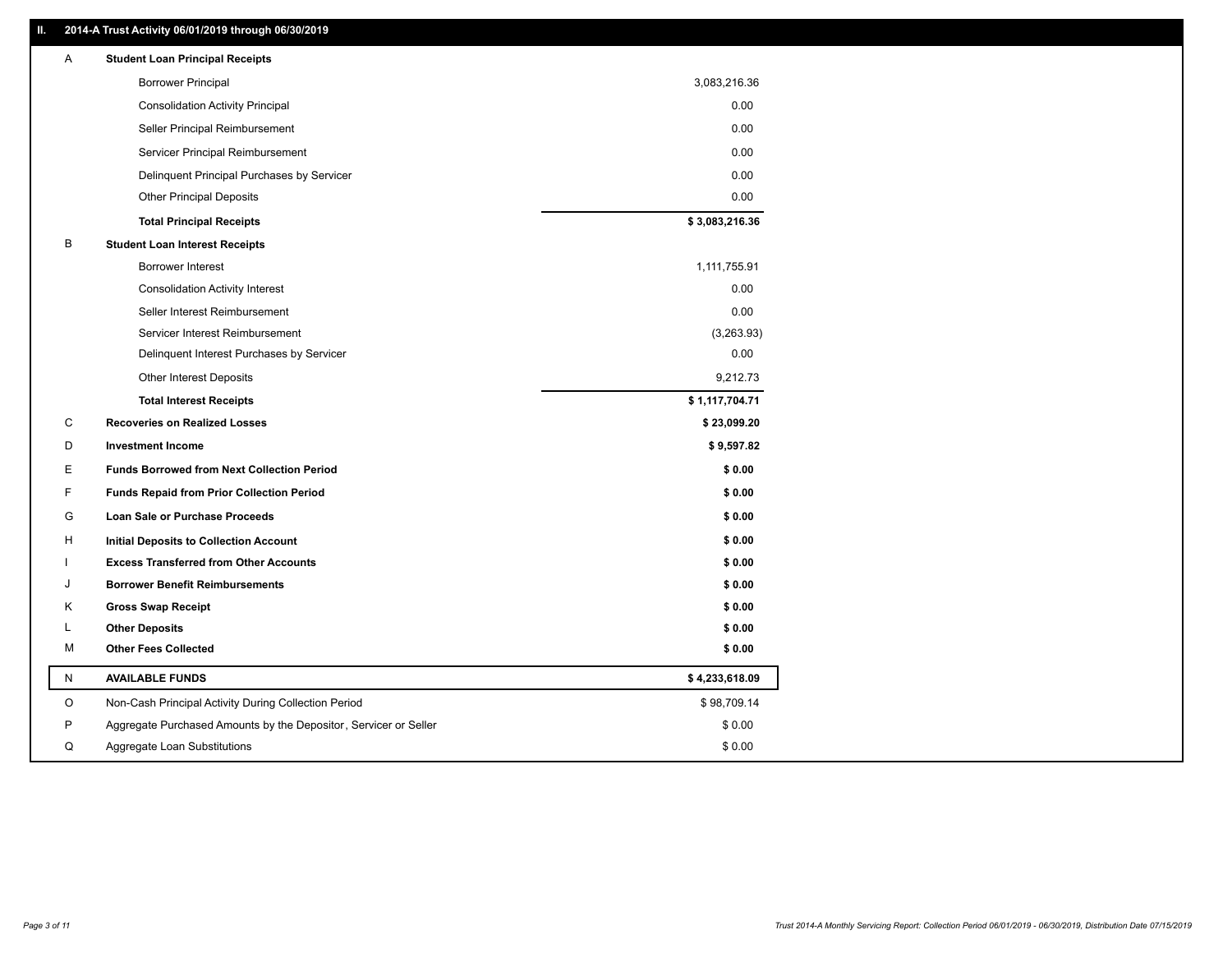|                   |                         |                   |         | 06/30/2019 |                  |                |                          |         | 05/31/2019 |                  |                |
|-------------------|-------------------------|-------------------|---------|------------|------------------|----------------|--------------------------|---------|------------|------------------|----------------|
|                   |                         | Wtd Avg<br>Coupon | # Loans | Principal  |                  | % of Principal | <b>Wtd Avg</b><br>Coupon | # Loans | Principal  |                  | % of Principal |
| INTERIM:          | IN SCHOOL               |                   | 10.33%  | 197        | \$2,623,820.02   | 1.369%         |                          | 10.33%  | 230        | \$3,093,025.04   | 1.587%         |
|                   | <b>GRACE</b>            |                   | 10.24%  | 126        | \$1,797,939.32   | 0.938%         |                          | 10.37%  | 128        | \$1,764,190.34   | 0.905%         |
|                   | <b>DEFERMENT</b>        |                   | 10.42%  | 924        | \$12,682,171.19  | 6.617%         |                          | 10.39%  | 964        | \$12,956,058.01  | 6.646%         |
| <b>REPAYMENT:</b> | <b>CURRENT</b>          |                   | 9.14%   | 15,115     | \$159,442,467.76 | 83.190%        |                          | 9.07%   | 15,323     | \$162,311,120.54 | 83.261%        |
|                   | 31-60 DAYS DELINQUENT   |                   | 10.27%  | 213        | \$2,715,657.71   | 1.417%         |                          | 10.11%  | 245        | \$3,242,487.52   | 1.663%         |
|                   | 61-90 DAYS DELINQUENT   |                   | 10.36%  | 183        | \$2,465,201.88   | 1.286%         |                          | 10.39%  | 149        | \$2,124,466.85   | 1.090%         |
|                   | 91-120 DAYS DELINQUENT  |                   | 10.45%  | 100        | \$1,640,483.69   | 0.856%         |                          | 10.87%  | 112        | \$1,630,881.01   | 0.837%         |
|                   | 121-150 DAYS DELINQUENT |                   | 10.75%  | 76         | \$1,107,794.34   | 0.578%         |                          | 10.44%  | 75         | \$1,116,104.82   | 0.573%         |
|                   | 151-180 DAYS DELINQUENT |                   | 10.53%  | 55         | \$884,397.99     | 0.461%         |                          | 11.15%  | 58         | \$860,294.77     | 0.441%         |
|                   | > 180 DAYS DELINQUENT   |                   | 10.90%  | 43         | \$724,091.37     | 0.378%         |                          | 10.88%  | 63         | \$954,580.33     | 0.490%         |
|                   | <b>FORBEARANCE</b>      |                   | 9.88%   | 400        | \$5,576,385.22   | 2.910%         |                          | 9.88%   | 343        | \$4,888,665.59   | 2.508%         |
| <b>TOTAL</b>      |                         |                   |         | 17,432     | \$191,660,410.49 | 100.00%        |                          |         | 17,690     | \$194,941,874.82 | 100.00%        |
|                   |                         |                   |         |            |                  |                |                          |         |            |                  |                |

Percentages may not total 100% due to rounding \*

\*\* Smart Option Interest Only loans and \$25 Fixed Payment loans classified as in repayment whether student borrowers are in school, in grace, in deferment or required to make full principal and interest payments on their l

\*\*\* To conform with company standard reporting these sections now include Princial and Interest Accrued to Capitalize.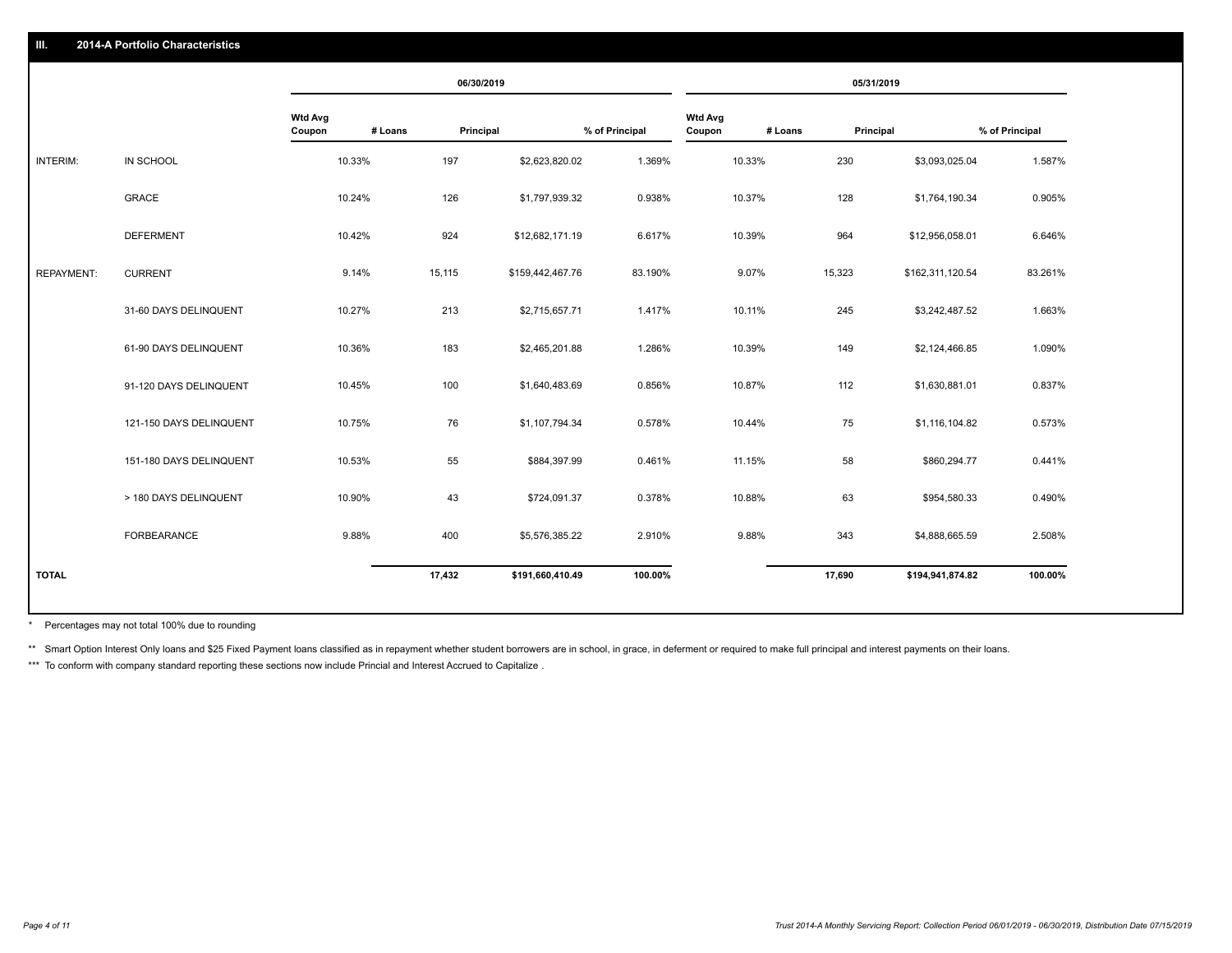|                                                         | 6/30/2019        | 5/31/2019        |
|---------------------------------------------------------|------------------|------------------|
| Pool Balance                                            | \$191,660,410.49 | \$194,941,874.82 |
| Total # Loans                                           | 17,432           | 17,690           |
| Total # Borrowers                                       | 13,827           | 14,031           |
| Weighted Average Coupon                                 | 9.34%            | 9.28%            |
| Weighted Average Remaining Term                         | 162.73           | 161.87           |
| Percent of Pool - Cosigned                              | 93.8%            | 93.8%            |
| Percent of Pool - Non Cosigned                          | 6.2%             | 6.2%             |
| Borrower Interest Accrued for Period                    | \$1,423,990.59   | \$1,489,830.94   |
| <b>Outstanding Borrower Interest Accrued</b>            | \$5,845,202.71   | \$6,147,453.27   |
| Gross Principal Realized Loss - Periodic *              | \$461,119.69     | \$283,222.89     |
| Gross Principal Realized Loss - Cumulative *            | \$13,667,442.87  | \$13,206,323.18  |
| Delinquent Principal Purchased by Servicer - Periodic   | \$0.00           | \$0.00           |
| Delinquent Principal Purchased by Servicer - Cumulative | \$0.00           | \$0.00           |
| Recoveries on Realized Losses - Periodic                | \$23,099.20      | \$22,591.61      |
| Recoveries on Realized Losses - Cumulative              | \$1,139,913.38   | \$1,116,814.18   |
| Net Losses - Periodic                                   | \$438,020.49     | \$260,631.28     |
| Net Losses - Cumulative                                 | \$12,527,529.49  | \$12,089,509.00  |
| <b>Cumulative Gross Defaults</b>                        | \$13,667,442.87  | \$13,206,323.18  |
| Change in Gross Defaults                                | \$461,119.69     | \$283,222.89     |
| Non-Cash Principal Activity - Capitalized Interest      | \$559,896.02     | \$490,053.45     |
| Since Issued Total Constant Prepayment Rate (CPR) (1)   | 7.95%            | 7.95%            |
| <b>Loan Substitutions</b>                               | \$0.00           | \$0.00           |
| <b>Cumulative Loan Substitutions</b>                    | \$0.00           | \$0.00           |
| <b>Unpaid Master Servicing Fees</b>                     | \$0.00           | \$0.00           |
| <b>Unpaid Sub-Servicing Fees</b>                        | \$0.00           | \$0.00           |
| <b>Unpaid Administration Fees</b>                       | \$0.00           | \$0.00           |
| Unpaid Carryover Master Servicing Fees                  | \$0.00           | \$0.00           |
| <b>Unpaid Carryover Sub-Servicing Fees</b>              | \$0.00           | \$0.00           |
| Note Interest Shortfall                                 | \$0.00           | \$0.00           |

\* In accordance with the Sub-Servicer's current policies and procedures, after September 1, 2017 loans subject to bankruptcy claims generally will not be reported as a charged- off unless and until they are delinquent for

(1) Since Issued Total CPR calculations found in monthly servicing reports issued on or prior to September 15, 2015 originally included loans that were removed from the pool by the sponsor because they became ineligible fo between the cut-off date and settlement date. On October 5, 2015, Since Issued Total CPR calculations were revised to exclude these loans and all prior monthly servicing reports were restated. For additional information, s CPR Methodology' found on page 11 of this report.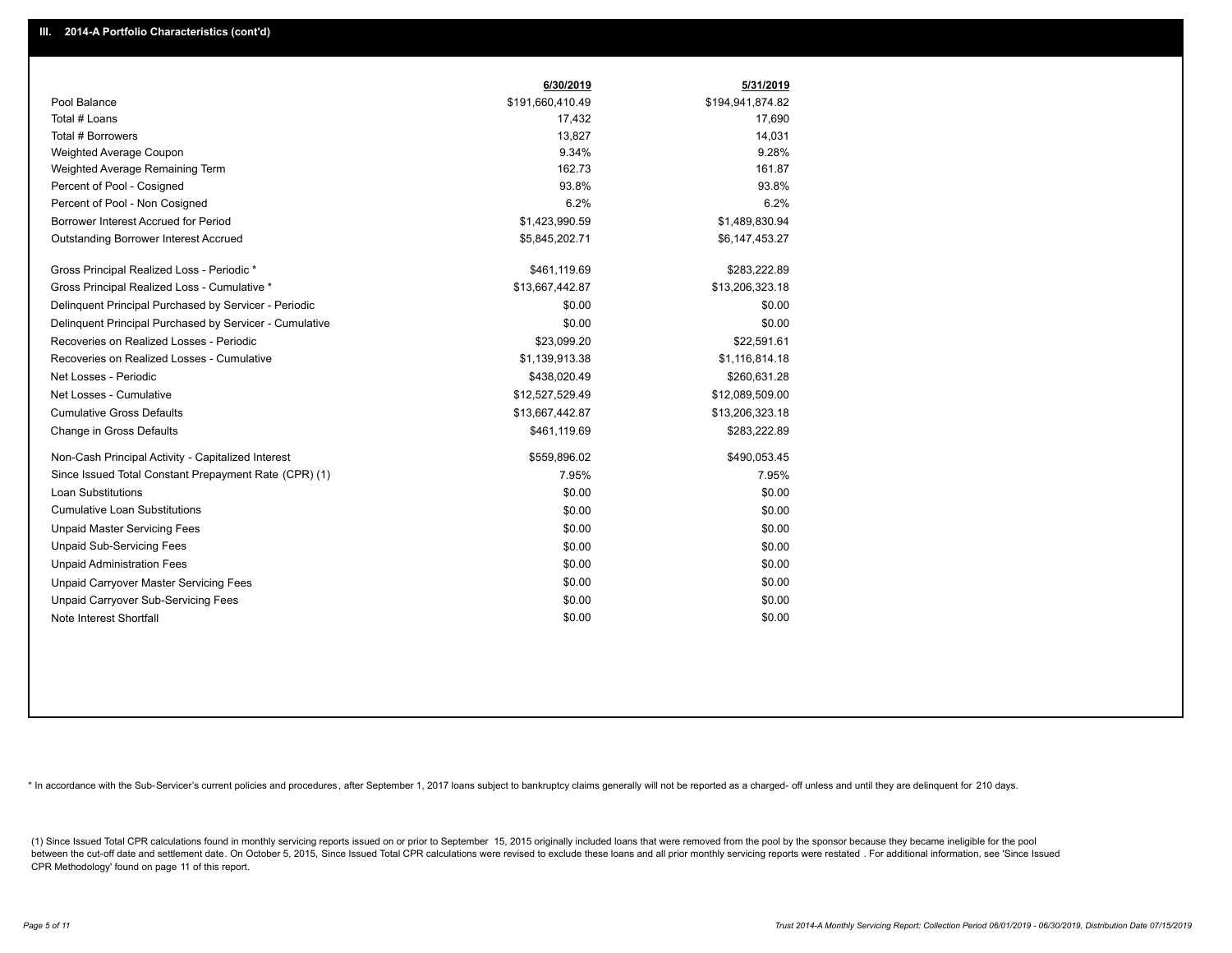### **IV. 2014-A Portfolio Statistics by Loan Program**

|                                                                                                                    | Weighted<br><b>Average Coupon</b> | # LOANS | \$ AMOUNT        | $%$ *    |
|--------------------------------------------------------------------------------------------------------------------|-----------------------------------|---------|------------------|----------|
| - Smart Option Deferred Loans                                                                                      | 9.63%                             | 8,497   | \$94,536,612.12  | 49.325%  |
| - Smart Option Fixed Pay Loans                                                                                     | 9.35%                             | 5,049   | \$67,583,650.90  | 35.262%  |
| - Smart Option Interest-Only Loans                                                                                 | 8.37%                             | 3,886   | \$29,540,147.47  | 15.413%  |
| - Other Loan Programs                                                                                              | 0.00%                             | 0.00    | \$0.00           | 0.000%   |
| <b>Total</b>                                                                                                       | 9.34%                             | 17,432  | \$191,660,410.49 | 100.000% |
| Prime Indexed Loans -- Monthly Reset Adjustable                                                                    |                                   |         | \$0.00           |          |
| Prime Indexed Loans -- Monthly Reset Non-Adjustable                                                                |                                   |         | \$0.00           |          |
| Prime Indexed Loans -- Quarterly Reset Adjustable                                                                  |                                   |         | \$0.00           |          |
| Prime Indexed Loans -- Quarterly Reset Non-Adjustable                                                              |                                   |         | \$0.00           |          |
| Prime Indexed Loans -- Annual Reset                                                                                |                                   |         | \$0.00           |          |
| <b>T-Bill Indexed Loans</b>                                                                                        |                                   |         | \$0.00           |          |
| <b>Fixed Rate Loans</b>                                                                                            |                                   |         | \$25,927,487.69  |          |
| <b>LIBOR Indexed Loans</b>                                                                                         |                                   |         | \$165,732,922.80 |          |
|                                                                                                                    |                                   |         |                  |          |
| * Note: Percentages may not total 100% due to rounding                                                             |                                   |         |                  |          |
| To conform with company standard reporting these sections now include Princial and Interest Accrued to Capitalize. |                                   |         |                  |          |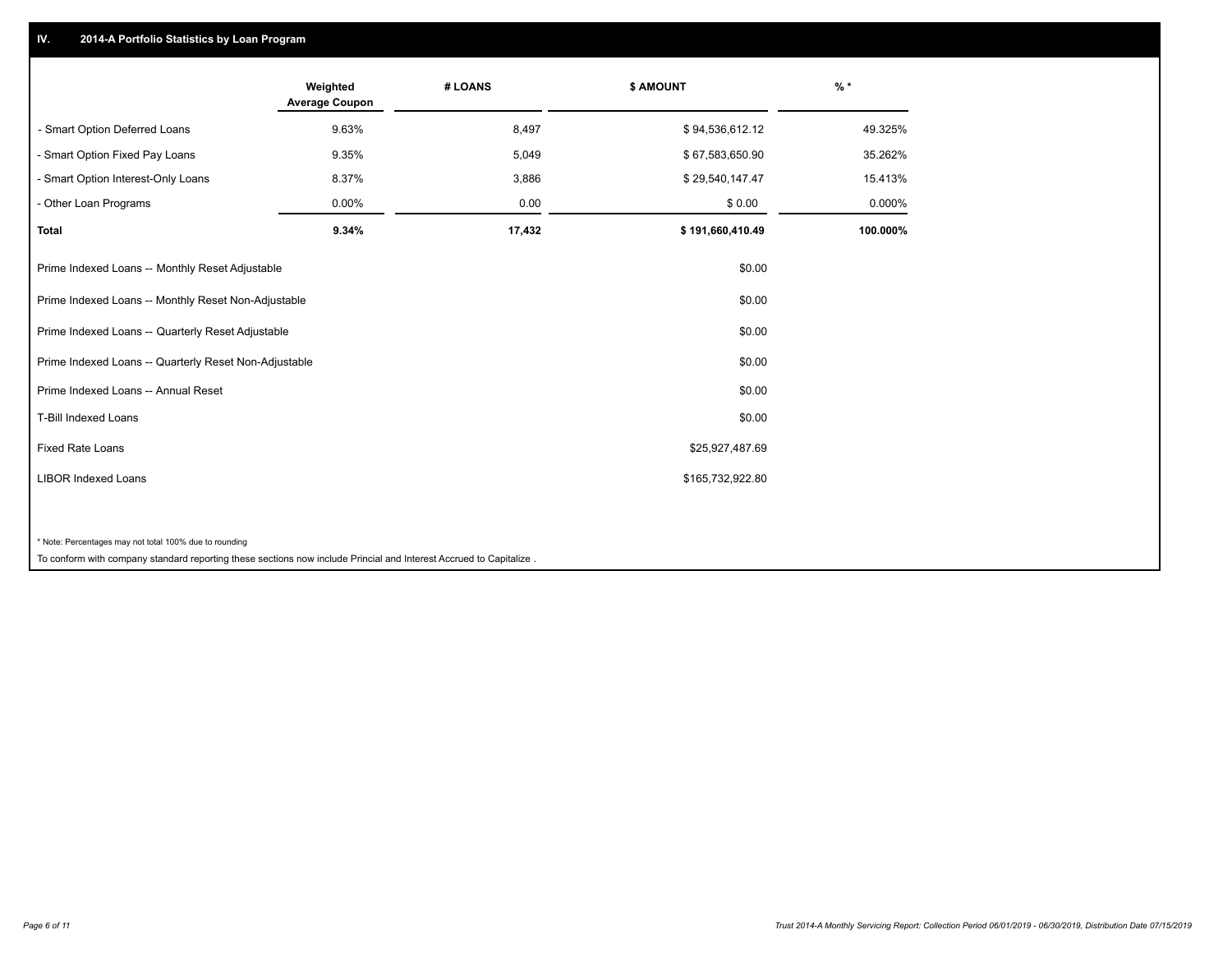| V. | 2014-A Reserve Account and Principal Distribution Calculations                                                                                                                                     |                  |  |
|----|----------------------------------------------------------------------------------------------------------------------------------------------------------------------------------------------------|------------------|--|
| А. | <b>Reserve Account</b>                                                                                                                                                                             |                  |  |
|    | Specified Reserve Account Balance                                                                                                                                                                  | \$958,735.00     |  |
|    | Actual Reserve Account Balance                                                                                                                                                                     | \$958,735.00     |  |
| В. | <b>Principal Distribution Amount</b>                                                                                                                                                               |                  |  |
|    | Class A Notes Outstanding<br>j.                                                                                                                                                                    | \$98,872,203.97  |  |
|    | Pool Balance<br>ii.                                                                                                                                                                                | \$191,660,410.49 |  |
|    | First Priority Principal Distribution Amount (i - ii)<br>iii.                                                                                                                                      | \$0.00           |  |
|    | Class A and B Notes Outstanding<br>iv.                                                                                                                                                             | \$134,872,203.97 |  |
|    | First Priority Principal Distribution Amount<br>V.                                                                                                                                                 | \$0.00           |  |
|    | Pool Balance<br>vi.                                                                                                                                                                                | \$191,660,410.49 |  |
|    | Specified Overcollateralization Amount<br>vii.                                                                                                                                                     | \$57,498,123.15  |  |
|    | viii. Regular Principal Distribution Amount (iv - v) - (vi - vii)                                                                                                                                  | \$709,916.63     |  |
|    | Notes Outstanding<br>ix.                                                                                                                                                                           | \$176,872,203.97 |  |
|    | First Priority Principal Distribution Amount<br>Х.                                                                                                                                                 | \$0.00           |  |
|    | Regular Principal Distribution Amount<br>xi.                                                                                                                                                       | \$709,916.63     |  |
|    | Available Funds (after payment of waterfall items A through J) *<br>xii.                                                                                                                           | \$2,824,600.49   |  |
|    | xiii. Additional Principal Distribution Amount (min(ix - x - xi, xiii))                                                                                                                            | \$1,412,300.25   |  |
|    | * Represents 50% of value if the principal balance of the notes is greater than 10% of initial principal balance of the notes or the Class A and Class B note are reduced to 0, otherwise the full |                  |  |

value is shown.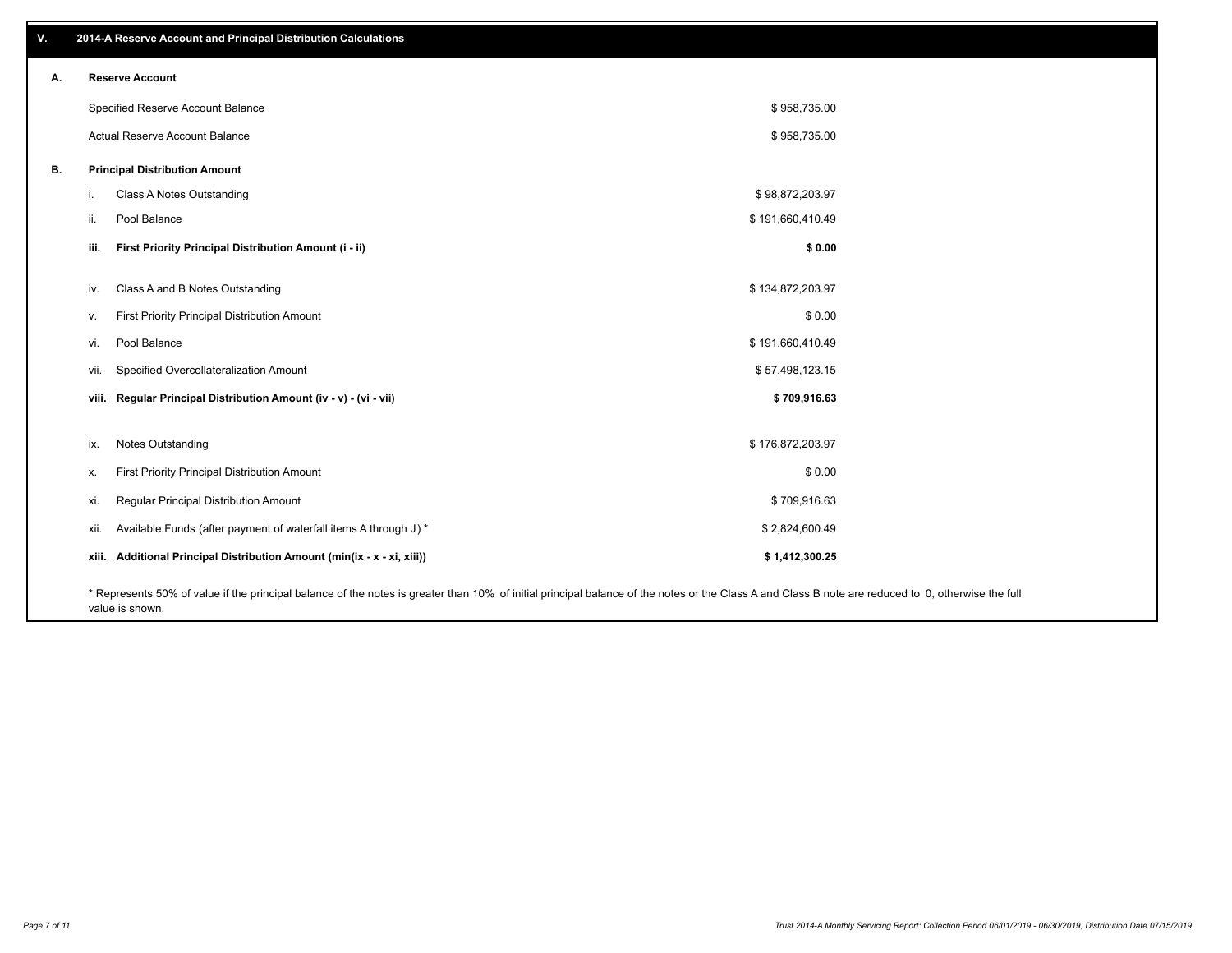| \$4,233,618.09<br><b>Total Available Funds</b><br><b>Trustee Fees</b><br>\$0.00<br>\$4,233,618.09<br>Α<br>В<br>i. Master Servicing Fees<br>\$7,986.88<br>\$4,225,631.21<br>ii. Sub-Servicing Fees<br>\$126,034.09<br>\$4,099,597.12<br>C<br>i. Administration Fees<br>\$6,667.00<br>\$4,092,930.12<br>\$0.00<br>ii. Unreimbursed Administrator Advances plus any Unpaid<br>\$4,092,930.12<br>D<br>\$280,913.00<br>\$3,812,017.12<br>Class A Noteholders Interest Distribution Amount<br>Е<br>\$0.00<br>First Priority Principal Payment<br>\$3,812,017.12<br>F<br>Class B Noteholders Interest Distribution Amount<br>\$120,000.00<br>\$3,692,017.12<br>G<br>Class C Noteholders Interest Distribution Amount<br>\$157,500.00<br>\$3,534,517.12<br>H<br><b>Reinstatement Reserve Account</b><br>\$0.00<br>\$3,534,517.12<br>Regular Principal Distribution<br>\$709,916.63<br>\$2,824,600.49<br>$\mathbf{I}$<br>J<br>i. Carryover Master Servicing Fees<br>\$0.00<br>\$2,824,600.49<br>ii. Carryover Sub-servicing Fees<br>\$0.00<br>\$2,824,600.49<br>\$1,412,300.25<br>Κ<br>Additional Principal Distribution Amount<br>\$1,412,300.24<br>Unpaid Expenses of Trustee<br>\$0.00<br>\$1,412,300.24<br>L<br>\$0.00<br>\$1,412,300.24<br>M<br>Unpaid Expenses of Administrator<br>Remaining Funds to the Excess Distribution Certificateholder<br>\$1,412,300.24<br>\$0.00<br>N<br><b>Waterfall Conditions</b><br><b>Class C Noteholders' Interest Distribution Condition</b><br>А.<br>\$191,660,410.49<br>Pool Balance<br>i.<br>Class A and B Notes Outstanding<br>\$134,872,203.97<br>ii.<br>142.11%<br>Class C Noteholders' Interest Distribution Ratio (i / ii)<br>iii.<br>Minimum Ratio<br>110.00%<br>iv.<br>Y<br>Is the Class C Noteholders' Interest Distribution Condition Satisfied (iii > iv)<br>v. |                                                                                                                                                                                                     | Paid | <b>Funds Balance</b> |
|-------------------------------------------------------------------------------------------------------------------------------------------------------------------------------------------------------------------------------------------------------------------------------------------------------------------------------------------------------------------------------------------------------------------------------------------------------------------------------------------------------------------------------------------------------------------------------------------------------------------------------------------------------------------------------------------------------------------------------------------------------------------------------------------------------------------------------------------------------------------------------------------------------------------------------------------------------------------------------------------------------------------------------------------------------------------------------------------------------------------------------------------------------------------------------------------------------------------------------------------------------------------------------------------------------------------------------------------------------------------------------------------------------------------------------------------------------------------------------------------------------------------------------------------------------------------------------------------------------------------------------------------------------------------------------------------------------------------------------------------------------------------------------------------------------------|-----------------------------------------------------------------------------------------------------------------------------------------------------------------------------------------------------|------|----------------------|
|                                                                                                                                                                                                                                                                                                                                                                                                                                                                                                                                                                                                                                                                                                                                                                                                                                                                                                                                                                                                                                                                                                                                                                                                                                                                                                                                                                                                                                                                                                                                                                                                                                                                                                                                                                                                             |                                                                                                                                                                                                     |      |                      |
|                                                                                                                                                                                                                                                                                                                                                                                                                                                                                                                                                                                                                                                                                                                                                                                                                                                                                                                                                                                                                                                                                                                                                                                                                                                                                                                                                                                                                                                                                                                                                                                                                                                                                                                                                                                                             |                                                                                                                                                                                                     |      |                      |
|                                                                                                                                                                                                                                                                                                                                                                                                                                                                                                                                                                                                                                                                                                                                                                                                                                                                                                                                                                                                                                                                                                                                                                                                                                                                                                                                                                                                                                                                                                                                                                                                                                                                                                                                                                                                             |                                                                                                                                                                                                     |      |                      |
|                                                                                                                                                                                                                                                                                                                                                                                                                                                                                                                                                                                                                                                                                                                                                                                                                                                                                                                                                                                                                                                                                                                                                                                                                                                                                                                                                                                                                                                                                                                                                                                                                                                                                                                                                                                                             |                                                                                                                                                                                                     |      |                      |
|                                                                                                                                                                                                                                                                                                                                                                                                                                                                                                                                                                                                                                                                                                                                                                                                                                                                                                                                                                                                                                                                                                                                                                                                                                                                                                                                                                                                                                                                                                                                                                                                                                                                                                                                                                                                             |                                                                                                                                                                                                     |      |                      |
|                                                                                                                                                                                                                                                                                                                                                                                                                                                                                                                                                                                                                                                                                                                                                                                                                                                                                                                                                                                                                                                                                                                                                                                                                                                                                                                                                                                                                                                                                                                                                                                                                                                                                                                                                                                                             |                                                                                                                                                                                                     |      |                      |
|                                                                                                                                                                                                                                                                                                                                                                                                                                                                                                                                                                                                                                                                                                                                                                                                                                                                                                                                                                                                                                                                                                                                                                                                                                                                                                                                                                                                                                                                                                                                                                                                                                                                                                                                                                                                             |                                                                                                                                                                                                     |      |                      |
|                                                                                                                                                                                                                                                                                                                                                                                                                                                                                                                                                                                                                                                                                                                                                                                                                                                                                                                                                                                                                                                                                                                                                                                                                                                                                                                                                                                                                                                                                                                                                                                                                                                                                                                                                                                                             |                                                                                                                                                                                                     |      |                      |
|                                                                                                                                                                                                                                                                                                                                                                                                                                                                                                                                                                                                                                                                                                                                                                                                                                                                                                                                                                                                                                                                                                                                                                                                                                                                                                                                                                                                                                                                                                                                                                                                                                                                                                                                                                                                             |                                                                                                                                                                                                     |      |                      |
|                                                                                                                                                                                                                                                                                                                                                                                                                                                                                                                                                                                                                                                                                                                                                                                                                                                                                                                                                                                                                                                                                                                                                                                                                                                                                                                                                                                                                                                                                                                                                                                                                                                                                                                                                                                                             |                                                                                                                                                                                                     |      |                      |
|                                                                                                                                                                                                                                                                                                                                                                                                                                                                                                                                                                                                                                                                                                                                                                                                                                                                                                                                                                                                                                                                                                                                                                                                                                                                                                                                                                                                                                                                                                                                                                                                                                                                                                                                                                                                             |                                                                                                                                                                                                     |      |                      |
|                                                                                                                                                                                                                                                                                                                                                                                                                                                                                                                                                                                                                                                                                                                                                                                                                                                                                                                                                                                                                                                                                                                                                                                                                                                                                                                                                                                                                                                                                                                                                                                                                                                                                                                                                                                                             |                                                                                                                                                                                                     |      |                      |
|                                                                                                                                                                                                                                                                                                                                                                                                                                                                                                                                                                                                                                                                                                                                                                                                                                                                                                                                                                                                                                                                                                                                                                                                                                                                                                                                                                                                                                                                                                                                                                                                                                                                                                                                                                                                             |                                                                                                                                                                                                     |      |                      |
|                                                                                                                                                                                                                                                                                                                                                                                                                                                                                                                                                                                                                                                                                                                                                                                                                                                                                                                                                                                                                                                                                                                                                                                                                                                                                                                                                                                                                                                                                                                                                                                                                                                                                                                                                                                                             |                                                                                                                                                                                                     |      |                      |
|                                                                                                                                                                                                                                                                                                                                                                                                                                                                                                                                                                                                                                                                                                                                                                                                                                                                                                                                                                                                                                                                                                                                                                                                                                                                                                                                                                                                                                                                                                                                                                                                                                                                                                                                                                                                             |                                                                                                                                                                                                     |      |                      |
|                                                                                                                                                                                                                                                                                                                                                                                                                                                                                                                                                                                                                                                                                                                                                                                                                                                                                                                                                                                                                                                                                                                                                                                                                                                                                                                                                                                                                                                                                                                                                                                                                                                                                                                                                                                                             |                                                                                                                                                                                                     |      |                      |
|                                                                                                                                                                                                                                                                                                                                                                                                                                                                                                                                                                                                                                                                                                                                                                                                                                                                                                                                                                                                                                                                                                                                                                                                                                                                                                                                                                                                                                                                                                                                                                                                                                                                                                                                                                                                             |                                                                                                                                                                                                     |      |                      |
|                                                                                                                                                                                                                                                                                                                                                                                                                                                                                                                                                                                                                                                                                                                                                                                                                                                                                                                                                                                                                                                                                                                                                                                                                                                                                                                                                                                                                                                                                                                                                                                                                                                                                                                                                                                                             |                                                                                                                                                                                                     |      |                      |
|                                                                                                                                                                                                                                                                                                                                                                                                                                                                                                                                                                                                                                                                                                                                                                                                                                                                                                                                                                                                                                                                                                                                                                                                                                                                                                                                                                                                                                                                                                                                                                                                                                                                                                                                                                                                             |                                                                                                                                                                                                     |      |                      |
|                                                                                                                                                                                                                                                                                                                                                                                                                                                                                                                                                                                                                                                                                                                                                                                                                                                                                                                                                                                                                                                                                                                                                                                                                                                                                                                                                                                                                                                                                                                                                                                                                                                                                                                                                                                                             |                                                                                                                                                                                                     |      |                      |
|                                                                                                                                                                                                                                                                                                                                                                                                                                                                                                                                                                                                                                                                                                                                                                                                                                                                                                                                                                                                                                                                                                                                                                                                                                                                                                                                                                                                                                                                                                                                                                                                                                                                                                                                                                                                             |                                                                                                                                                                                                     |      |                      |
|                                                                                                                                                                                                                                                                                                                                                                                                                                                                                                                                                                                                                                                                                                                                                                                                                                                                                                                                                                                                                                                                                                                                                                                                                                                                                                                                                                                                                                                                                                                                                                                                                                                                                                                                                                                                             |                                                                                                                                                                                                     |      |                      |
|                                                                                                                                                                                                                                                                                                                                                                                                                                                                                                                                                                                                                                                                                                                                                                                                                                                                                                                                                                                                                                                                                                                                                                                                                                                                                                                                                                                                                                                                                                                                                                                                                                                                                                                                                                                                             |                                                                                                                                                                                                     |      |                      |
|                                                                                                                                                                                                                                                                                                                                                                                                                                                                                                                                                                                                                                                                                                                                                                                                                                                                                                                                                                                                                                                                                                                                                                                                                                                                                                                                                                                                                                                                                                                                                                                                                                                                                                                                                                                                             |                                                                                                                                                                                                     |      |                      |
|                                                                                                                                                                                                                                                                                                                                                                                                                                                                                                                                                                                                                                                                                                                                                                                                                                                                                                                                                                                                                                                                                                                                                                                                                                                                                                                                                                                                                                                                                                                                                                                                                                                                                                                                                                                                             |                                                                                                                                                                                                     |      |                      |
|                                                                                                                                                                                                                                                                                                                                                                                                                                                                                                                                                                                                                                                                                                                                                                                                                                                                                                                                                                                                                                                                                                                                                                                                                                                                                                                                                                                                                                                                                                                                                                                                                                                                                                                                                                                                             |                                                                                                                                                                                                     |      |                      |
|                                                                                                                                                                                                                                                                                                                                                                                                                                                                                                                                                                                                                                                                                                                                                                                                                                                                                                                                                                                                                                                                                                                                                                                                                                                                                                                                                                                                                                                                                                                                                                                                                                                                                                                                                                                                             | Note: If the Class C Noteholders' Interest Distribution Condition is satisfied then the amount of interest accrued at the Class C Rate for the Accrual Period is Released on the distribution Date. |      |                      |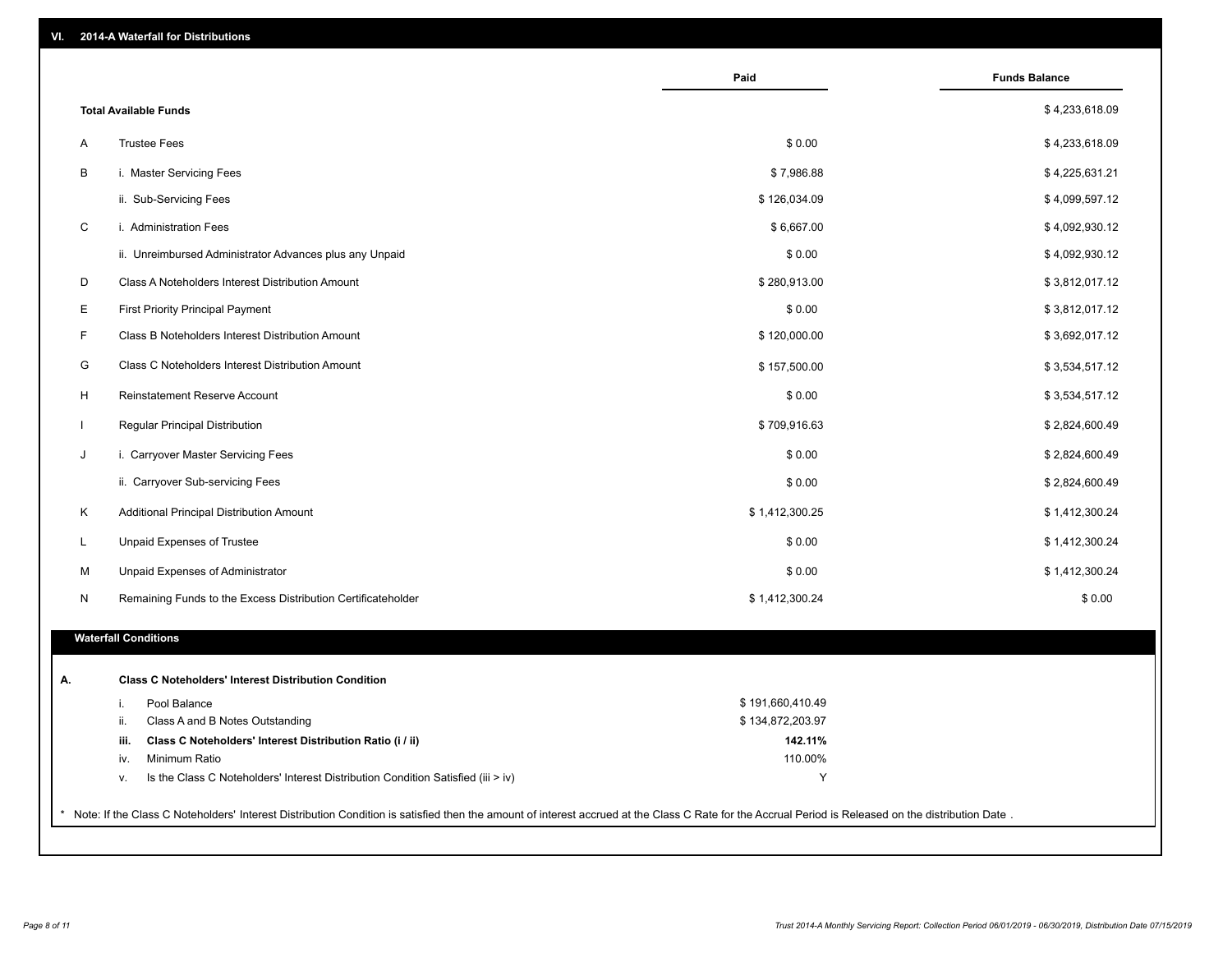## **VII. 2014-A Distributions**

| <b>Distribution Amounts</b>                                |                         |                         |                         |
|------------------------------------------------------------|-------------------------|-------------------------|-------------------------|
|                                                            | A <sub>2</sub> A        | A <sub>2</sub> B        | A3                      |
| Cusip/Isin                                                 | 784456AB1               | 784456AC9               | 784456AD7               |
| <b>Beginning Balance</b>                                   | \$24,436,101.99         | \$24,436,101.98         | \$50,000,000.00         |
| Index                                                      | <b>FIXED</b>            | <b>LIBOR</b>            | <b>LIBOR</b>            |
| Spread/Fixed Rate                                          | 3.05%                   | 1.15%                   | 1.50%                   |
| Record Date (Days Prior to Distribution)                   | 1 NEW YORK BUSINESS DAY | 1 NEW YORK BUSINESS DAY | 1 NEW YORK BUSINESS DAY |
| <b>Accrual Period Begin</b>                                | 6/15/2019               | 6/17/2019               | 6/17/2019               |
| Accrual Period End                                         | 7/15/2019               | 7/15/2019               | 7/15/2019               |
| Daycount Fraction                                          | 0.08333333              | 0.07777778              | 0.07777778              |
| Interest Rate*                                             | 3.05000%                | 3.54425%                | 3.89425%                |
| <b>Accrued Interest Factor</b>                             | 0.002541667             | 0.002756639             | 0.003028861             |
| <b>Current Interest Due</b>                                | \$62,108.43             | \$67,361.51             | \$151,443.06            |
| Interest Shortfall from Prior Period Plus Accrued Interest | $\mathsf{\$}$ -         | $\frac{1}{2}$           | $\frac{1}{2}$           |
| <b>Total Interest Due</b>                                  | \$62,108.43             | \$67,361.51             | \$151,443.06            |
| <b>Interest Paid</b>                                       | \$62,108.43             | \$67,361.51             | \$151,443.06            |
| <b>Interest Shortfall</b>                                  | $S -$                   | $\mathsf{\$}$ -         | $\mathsf{\$}$ -         |
| <b>Principal Paid</b>                                      | \$1,061,108.44          | \$1,061,108.44          | $\mathsf{\$}$ -         |
| <b>Ending Principal Balance</b>                            | \$23,374,993.55         | \$23,374,993.54         | \$50,000,000.00         |
| Paydown Factor                                             | 0.015604536             | 0.015604536             | 0.000000000             |
| <b>Ending Balance Factor</b>                               | 0.343749905             | 0.343749905             | 1.000000000             |

\* Pay rates for Current Distribution. For the interest rates applicable to the next distribution date, please see https://www.salliemae.com/about/investors/data/SMBabrate.txt.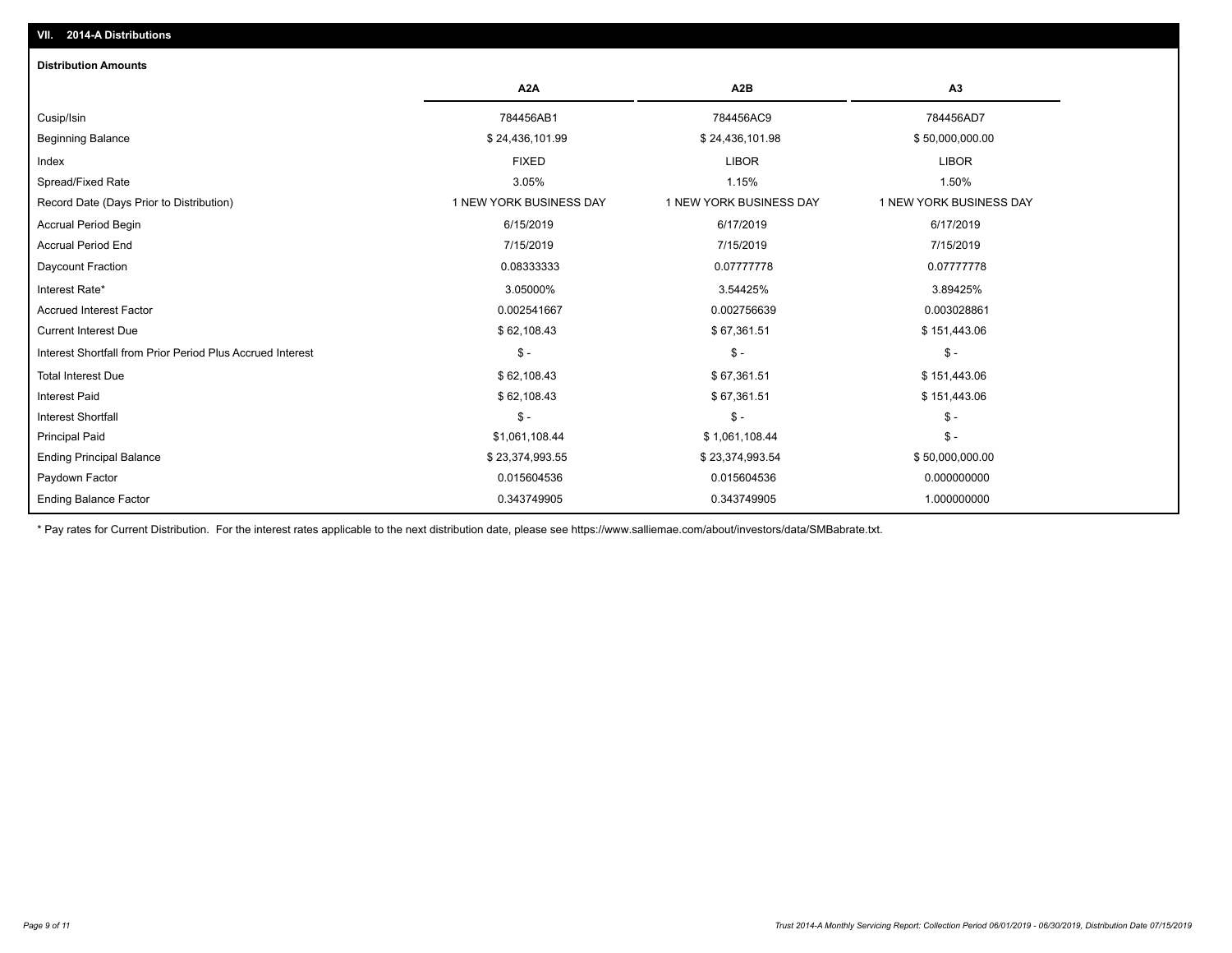| <b>Distribution Amounts</b>                                |                         |                         |
|------------------------------------------------------------|-------------------------|-------------------------|
|                                                            | в                       | С                       |
| Cusip/Isin                                                 | 784456AE5               | 784456AF2               |
| <b>Beginning Balance</b>                                   | \$36,000,000.00         | \$42,000,000.00         |
| Index                                                      | <b>FIXED</b>            | <b>FIXED</b>            |
| Spread/Fixed Rate                                          | 4.00%                   | 4.50%                   |
| Record Date (Days Prior to Distribution)                   | 1 NEW YORK BUSINESS DAY | 1 NEW YORK BUSINESS DAY |
| <b>Accrual Period Begin</b>                                | 6/15/2019               | 6/15/2019               |
| <b>Accrual Period End</b>                                  | 7/15/2019               | 7/15/2019               |
| Daycount Fraction                                          | 0.08333333              | 0.08333333              |
| Interest Rate*                                             | 4.00000%                | 4.50000%                |
| <b>Accrued Interest Factor</b>                             | 0.003333333             | 0.003750000             |
| <b>Current Interest Due</b>                                | \$120,000.00            | \$157,500.00            |
| Interest Shortfall from Prior Period Plus Accrued Interest | $\mathcal{S}$ -         | $\mathsf{\$}$ -         |
| <b>Total Interest Due</b>                                  | \$120,000.00            | \$157,500.00            |
| <b>Interest Paid</b>                                       | \$120,000.00            | \$157,500.00            |
| <b>Interest Shortfall</b>                                  | $\mathcal{S}$ -         | $\frac{1}{2}$           |
| <b>Principal Paid</b>                                      | $\mathsf{\$}$ -         | $\mathsf{\$}$ -         |
| <b>Ending Principal Balance</b>                            | \$36,000,000.00         | \$42,000,000.00         |
| Paydown Factor                                             | 0.000000000             | 0.000000000             |
| <b>Ending Balance Factor</b>                               | 1.000000000             | 1.000000000             |

\* Pay rates for Current Distribution. For the interest rates applicable to the next distribution date, please see https://www.salliemae.com/about/investors/data/SMBabrate.txt.

**VII. 2014-A Distributions**